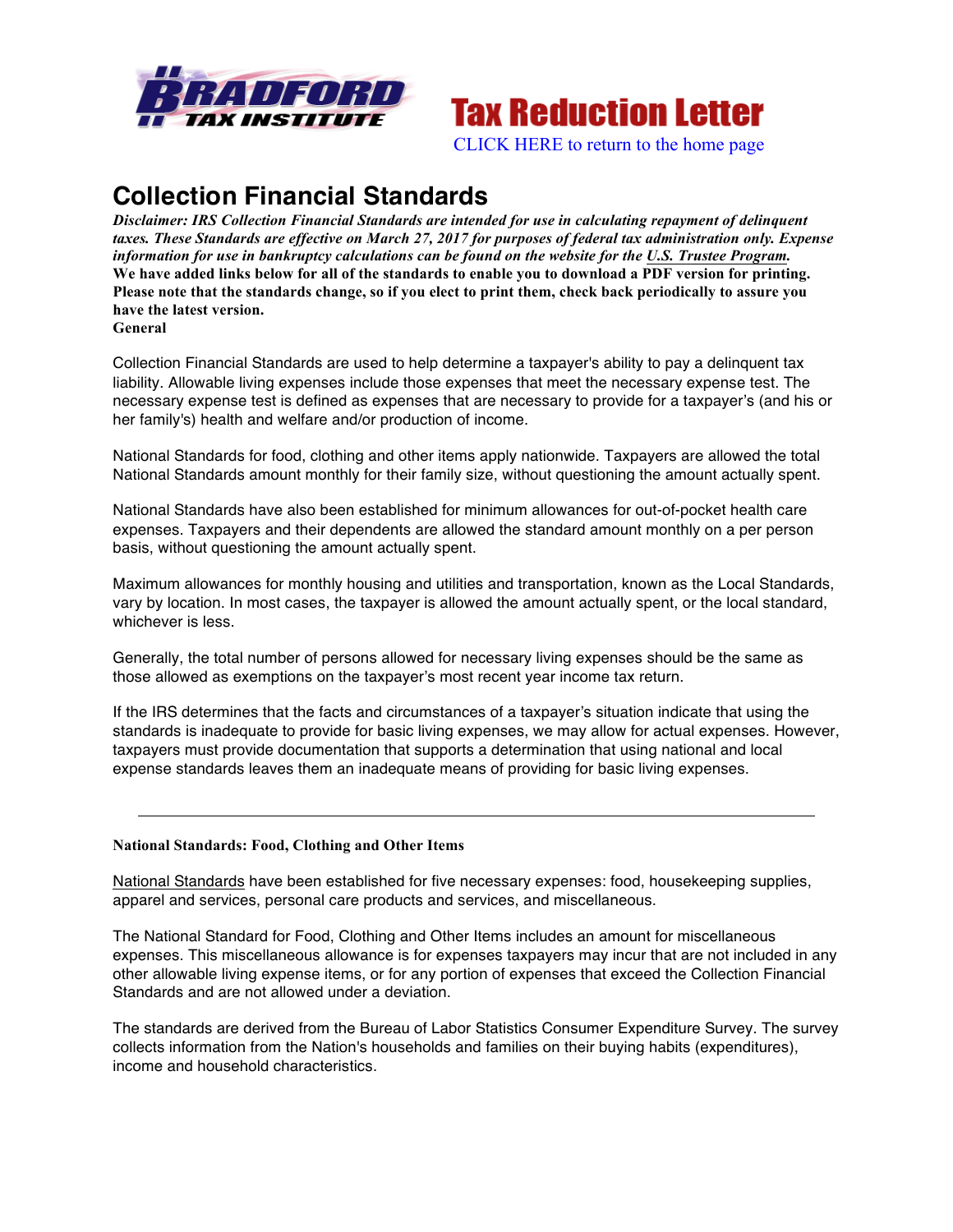Additional information and the standard amounts are available on our National Standards for Food, Clothing and Other Items web page. You may also download the standards in PDF format for printing.

#### **National Standards: Out-of-Pocket Health Care Expenses**

Out-of-Pocket Health Care standards have been established for out-of-pocket health care expenses including medical services, prescription drugs, and medical supplies (e.g. eyeglasses, contact lenses, etc.).

The table for health care allowances is based on Medical Expenditure Panel Survey data and uses an average amount per person for taxpayers and their dependents under 65 and those individuals that are 65 and older.

The out-of-pocket health care standard amount is allowed in addition to the amount taxpayers pay for health insurance.

You may also download the standards in PDF format for printing. Additional information and the standard amounts are available on our Out-of-Pocket Health Care Standards web page.

#### **Local Standards: Housing and Utilities**

The housing and utilities standards are derived from U.S. Census Bureau, American Community Survey and BLS data, and are provided by state down to the county level. The standard for a particular county and family size includes both housing and utilities allowed for a taxpayer's primary place of residence. Housing and utilities standards are also provided for Puerto Rico.

Housing and Utilities standards include mortgage or rent, property taxes, interest, insurance, maintenance, repairs, gas, electric, water, heating oil, garbage collection, residential telephone service, cell phone service, cable television, and Internet service. The tables include five categories for one, two, three, four, and five or more persons in a household.

Additional information and the standard amounts are available by state or territory on our Housing and Utilities Standards web page. You may also download the standards in PDF format for printing. Please be advised that the housing and utilities document is 108 printed pages.

#### **Local Standards: Transportation**

The transportation standards for taxpayers with a vehicle consist of two parts: nationwide figures for monthly loan or lease payments referred to as ownership costs, and additional amounts for monthly operating costs broken down by Census Region and Metropolitan Statistical Area (MSA). A conversion chart has been provided with the standards that lists the states that comprise each Census Region, as well as the counties and cities included in each MSA. The ownership cost portion of the transportation standard, although it applies nationwide, is still considered part of the Local Standards.

The ownership costs provide maximum allowances for the lease or purchase of up to two automobiles if allowed as a necessary expense. A single taxpayer is normally allowed one automobile.

The operating costs include maintenance, repairs, insurance, fuel, registrations, licenses, inspections, parking and tolls.